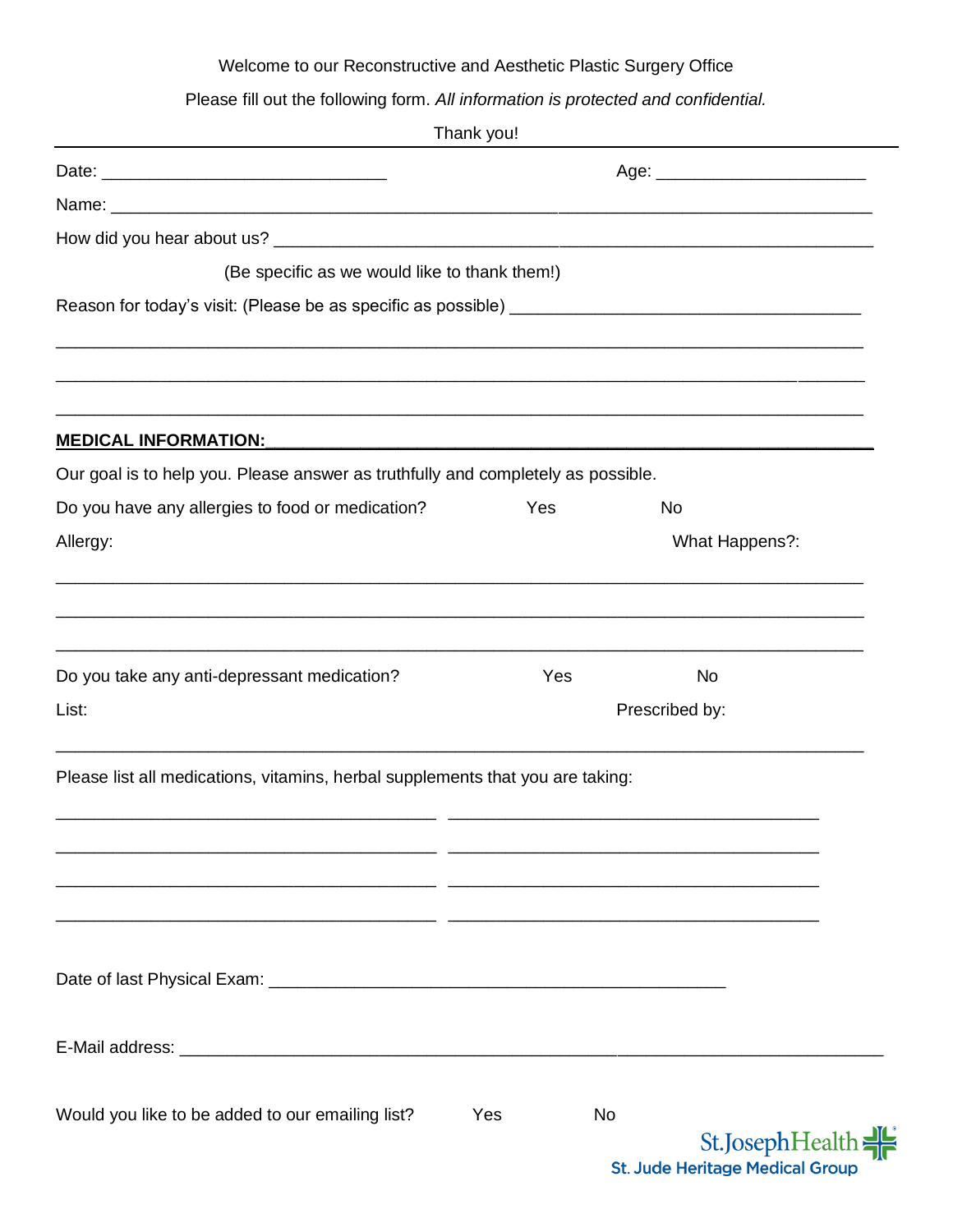Do you have or have a history of:

| Yes<br>No           | <b>Bulimia or Anorexia</b>     | Yes  | No        |
|---------------------|--------------------------------|------|-----------|
| Yes<br>No.          | <b>Chronic Illness</b>         | Yes  | <b>No</b> |
| Yes<br>No.          | <b>Mental Illness</b>          | Yes  | <b>No</b> |
| Yes<br>No.          | <b>Blood Clotting Disorder</b> | Yes  | <b>No</b> |
| Yes<br>No.          | Depression                     | Yes  | <b>No</b> |
| Yes<br>No.          | <b>High Blood Pressure</b>     | Yes  | <b>No</b> |
| No.<br>Yes          | Cancer                         | Yes  | No.       |
| Yes<br>No.          | <b>Diabetes</b>                | Yes  | <b>No</b> |
| $Yes$ $\_\_$<br>No. | Sleep Apnea                    | Yes  | No.       |
|                     | <b>CPAP Machine</b>            | Yes  | No        |
| Yes<br>No.          | <b>Environmental Allergy</b>   | Yes: | No        |
|                     |                                |      |           |

| isease          | Yes<br><b>No</b>           | <b>Bulimia or Anorexia</b>     | Yes<br><b>No</b>  |
|-----------------|----------------------------|--------------------------------|-------------------|
| mune Disorder   | Yes $\_$<br>No.            | <b>Chronic Illness</b>         | Yes<br><b>No</b>  |
|                 | Yes<br>No.                 | <b>Mental Illness</b>          | Yes<br><b>No</b>  |
| ependency       | No.<br>Yes $\_$            | <b>Blood Clotting Disorder</b> | <b>No</b><br>Yes: |
|                 | Yes $\_$<br>N <sub>o</sub> | Depression                     | No.<br>Yes:       |
| isease          | Yes $\_$<br>No.            | <b>High Blood Pressure</b>     | Yes<br><b>No</b>  |
| )isorders       | Yes $\_$<br>No.            | Cancer                         | <b>No</b><br>Yes  |
| <b>Accident</b> | Yes<br>No.                 | <b>Diabetes</b>                | Yes<br><b>No</b>  |
| ontrol Usage    | Yes ___No                  | Sleep Apnea                    | <b>No</b><br>Yes  |
| If yes, Type:   |                            | <b>CPAP Machine</b>            | Yes<br><b>No</b>  |
| llergy:         | Yes<br>No                  | <b>Environmental Allergy</b>   | Yes<br><b>No</b>  |

If you answered yes to any of the above, please explain:

\_\_\_\_\_\_\_\_\_\_\_\_\_\_\_\_\_\_\_\_\_\_\_\_\_\_\_\_\_\_\_\_\_\_\_\_\_\_\_\_\_\_\_\_\_\_\_\_\_\_\_\_\_\_\_\_\_\_\_\_\_\_\_\_\_\_\_\_\_\_\_\_\_\_\_\_\_\_\_\_\_\_\_\_\_\_\_\_

List all previous Surgeries:

\_\_\_\_\_\_\_\_\_\_\_\_\_\_\_\_\_\_\_\_\_\_\_\_\_\_\_\_\_\_

| Type: | Date: | Performed by: _________  |
|-------|-------|--------------------------|
| Type: | Date: | Performed by: __________ |
| Type: | Date: | Performed by: __________ |
| Type: | Date: | Performed by: ________   |
| Type: | Date: | Performed by: __________ |
|       |       |                          |

\_\_\_\_\_\_\_\_\_\_\_\_\_\_\_\_\_\_\_\_\_\_\_\_\_\_\_\_\_\_\_\_\_\_\_\_\_\_\_\_\_\_\_\_\_\_\_\_\_\_\_\_\_\_\_\_\_\_\_\_\_\_\_\_\_\_\_\_\_\_\_\_\_\_\_\_\_\_\_\_\_\_\_\_\_\_\_\_ \_\_\_\_\_\_\_\_\_\_\_\_\_\_\_\_\_\_\_\_\_\_\_\_\_\_\_\_\_\_\_\_\_\_\_\_\_\_\_\_\_\_\_\_\_\_\_\_\_\_\_\_\_\_\_\_\_\_\_\_\_\_\_\_\_\_\_\_\_\_\_\_\_\_\_\_\_\_\_\_\_\_\_\_\_\_\_\_

**\_\_\_\_\_\_\_\_\_\_\_\_\_\_\_\_\_\_\_\_\_\_\_\_\_\_\_\_\_\_\_\_\_\_\_\_\_\_\_\_\_\_\_\_\_\_\_\_\_\_\_\_\_\_\_\_\_\_\_\_\_\_\_\_\_\_\_\_\_\_\_\_\_\_\_\_\_\_\_\_\_\_\_\_\_\_\_\_**

**\_\_\_\_\_\_\_\_\_\_\_\_\_\_\_\_\_\_\_\_\_\_\_\_\_\_\_\_\_\_\_\_\_\_\_\_\_\_\_\_\_\_\_\_\_\_\_\_\_\_\_\_\_\_\_\_\_\_\_\_\_\_\_\_\_\_\_\_\_\_\_\_\_\_\_\_\_\_\_\_\_\_\_\_\_\_\_\_**

| Have you had any cosmetic plastic surgery procedures? | Yes | No. |
|-------------------------------------------------------|-----|-----|
| Were you pleased with the outcome?                    | Yes | No. |

Do you have family history of:

| Yes<br><b>No</b>      | <b>Diabetes</b>                | Yes<br>No. |
|-----------------------|--------------------------------|------------|
| Yes<br>No.            | <b>Arthritis</b>               | Yes<br>No. |
| Yes<br>No.            | Headache                       | Yes<br>No. |
| Yes<br>No.            | <b>Stroke</b>                  | Yes<br>No. |
| Yes<br>No.            | Alcoholism                     | Yes<br>No. |
| Yes<br>N <sub>o</sub> | <b>Mental Illness</b>          | Yes<br>No. |
| Yes<br>N <sub>o</sub> | <b>Coronary Artery Disease</b> | Yes<br>No. |
| Yes<br>No.            | <b>Uterine Cancer</b>          | Yes<br>No. |
| Yes<br>N <sub>o</sub> | <b>Ovarian Cancer</b>          | Yes<br>No. |
| Yes<br>N <sub>o</sub> | <b>Breast Cancer</b>           | Yes<br>No. |
| Yes<br>N <sub>o</sub> | <b>Colon Cancer</b>            | Yes<br>No. |
| Yes<br><b>No</b>      | Tendency for easily bruising   | Yes<br>No. |
| Yes<br>No.            | Skin wounds slow to heal       | Yes<br>No. |
|                       |                                |            |